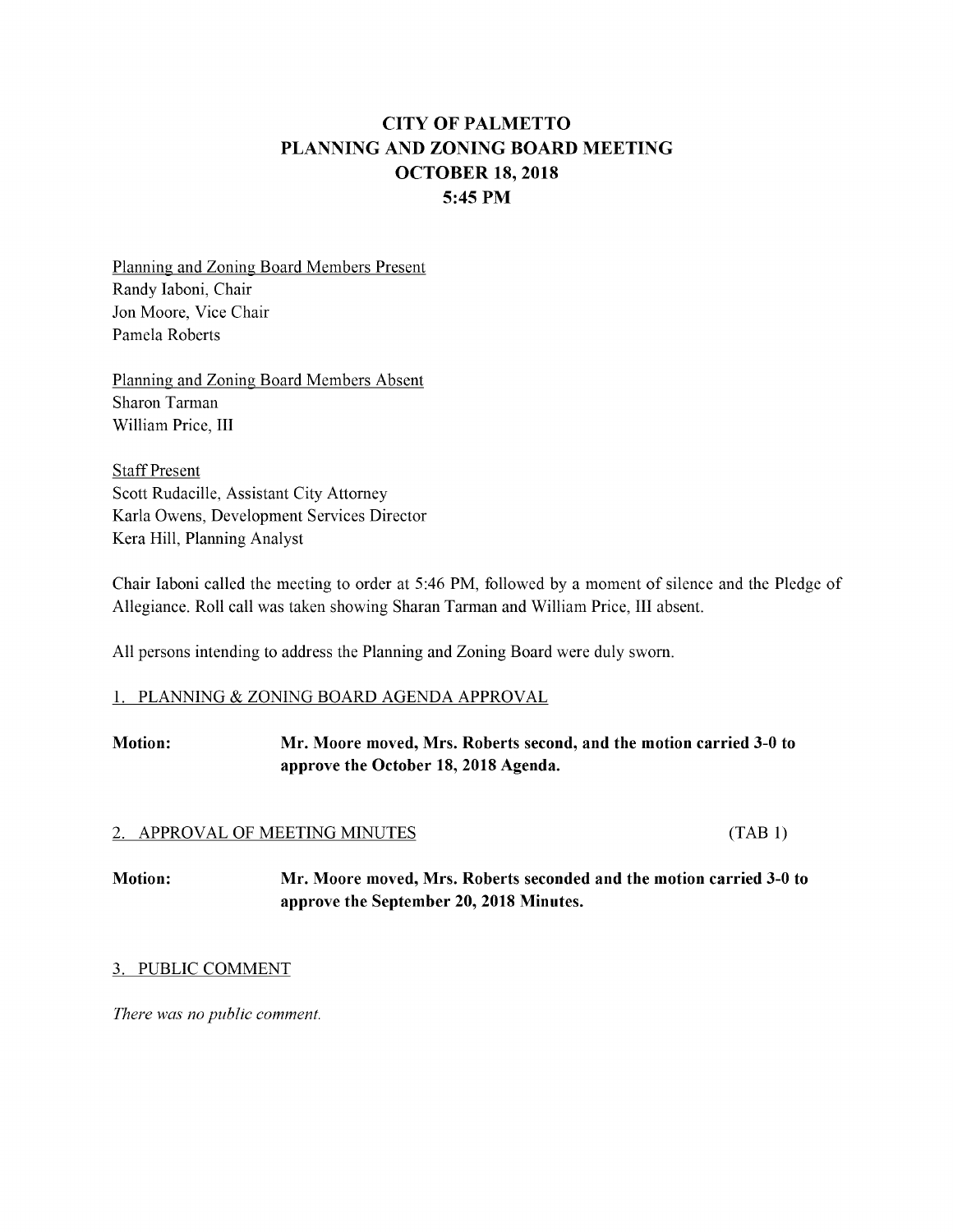## 4. CONDITIONAL USE PERMIT - CU-2018-01 RICHARD HYATT (K. OWENS) (TAB 2) TO CONSIDER A CONDITIONAL USE PERMIT APPLICATION (CU 2018-01) BY THE APPLICANT, RICHARD HYATT, TO ALLOW THE EXISTING SINGLE-FAMILY RESIDENCE LOCATED AT 1204 26<sup>TH</sup> AVENUE WEST, PALMETTO, FLORIDA TO ADDITIONALLY BE USED FOR A HOME **OCCUPATION.**

Mrs. Owens explained that the Conditional Use is for gun repair, "gun-smithing", and internet-sales only of guns. The applicant has agreed to the conditions that no more than  $(20)$  guns shall be maintained on the premises for sale and/or repair and there shall be no on-site sales of guns or ammunition. All guns shall be kept secured in a gun safe when not being serviced. Customers will be by appointment only, and there will be no outside signage.

Mr. Moore inquired about home occupations requiring a conditional use permit. Mrs. Owens explained that a home office that only uses a phone and computer with no customers to the site, does not require a conditional use.

Mr. Hyatt explained that he is proposing a repair and restoration of guns only. He has no intention of selling guns or having an inventory. On-line sales will be very limited. Shop is located in the rear of the property. Mr. Hyatt explained that there is security on the property, and the Chief of the Palmetto Police Department is aware of the proposed business and will have to sign off on his licensing.

Douglas and Janice Haas live across the street from the proposed business. They each expressed concerns with gun safety and the proposed traffic that could be generated. Mrs. Owens explained the conditions that have been put on the Conditional Use to ensure all of those things, and that failure to comply with the conditions could ultimately terminate the Conditional Use Permit.

Mr. Hyatt responded and explained that no guns will be delivered, only gun parts. He explained that gun safety and security is very important to him. Mr. Hyatt recommended adding a stipulation that ammunition will not be stored in the safe or in the area of where the business will be conducted.

Mrs. Owens explained that City Commission will hear this item on the November 5<sup>th</sup> agenda at 7:00PM.

**Motion:** Mr. Moore moved, Mrs. Roberts seconded, and the motion carried 3-0 that based upon the evidence presented and finding the request to be consistent with the Comprehensive Plan and the Code of Ordinance, to recommend approval with modifications the request for Conditional Use Permit CU (2018-01).

**Modifications:** Stipulation #8: No on-site testing of firearms. Stipulation #9: No ammunition in safe or in the same room as business being conducted.